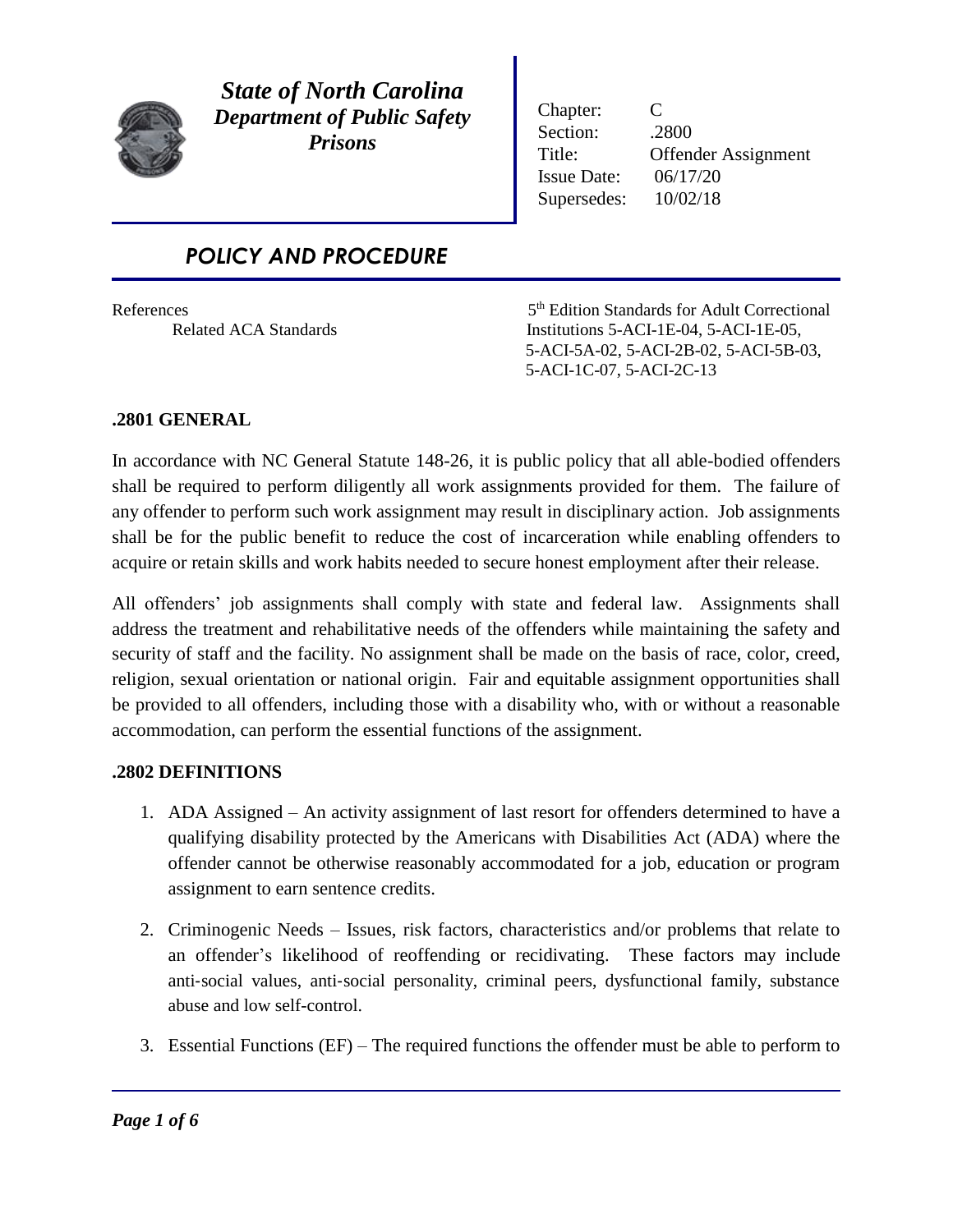be eligible for the assignment. Essential functions can be achieved with or without a reasonable accommodation.

- 4. Assignment Coordinator (AC) Each prison shall designate a primary and secondary program position to function as the employee responsible for offender assignment. These positions shall be responsible for the assignment and removal of offenders for all fulltime job, education and program assignments.
- 5. Jobs, Programs, Activities and Services (JPAS) Approved job, program, activity and service assignments offered by Prisons used to enhance offender rehabilitation and reduce idleness.
- 6. Security Precaution Factors (SPF) Factors that may preclude an offender from an assignment based on the judgment of the facility head or prison management. Examples of Security Precaution Factors include but are not limited to: active felony or Immigration Customs Enforcement (ICE) detainers; escape history; Security Risk Group (SRG) status; assault on Correctional staff or other assaultive behavior; taking of hostages; conviction for an assaultive crime against a government official or a pattern of documented violent tendencies.
- 7. Sentence Credit Time credits applied to the court-ordered term-of-years sentence of any offender for reducing the amount of time to be served.
- 8. Service Priority Level (SPL) The overall service category assigned to an offender as a result of the Risk Needs Assessment Tool. The SPL enables prioritization of offenders for programs, services and activities based on a combination of risk of re-arrest and level of need
- 9. Short-term Work Assignment Assignments that are three (3) hours or less per day and no more than three (3) three consecutive days per week.

## **.2803 PROCEDURES**

- 1. The facility shall adopt a Standard Operating Procedure (SOP) for the successful implementation of this policy. The facility SOP shall be part of any facility program and/or assignment audits.
- 2. Each facility shall establish and maintain a written facility Program Structure. The Program Structure reflects full-time and part-time assignments that can be made for all offenders in the regular population of the facility. The program structure shall align with the facilities mission and should provide a variety of work, treatment, education and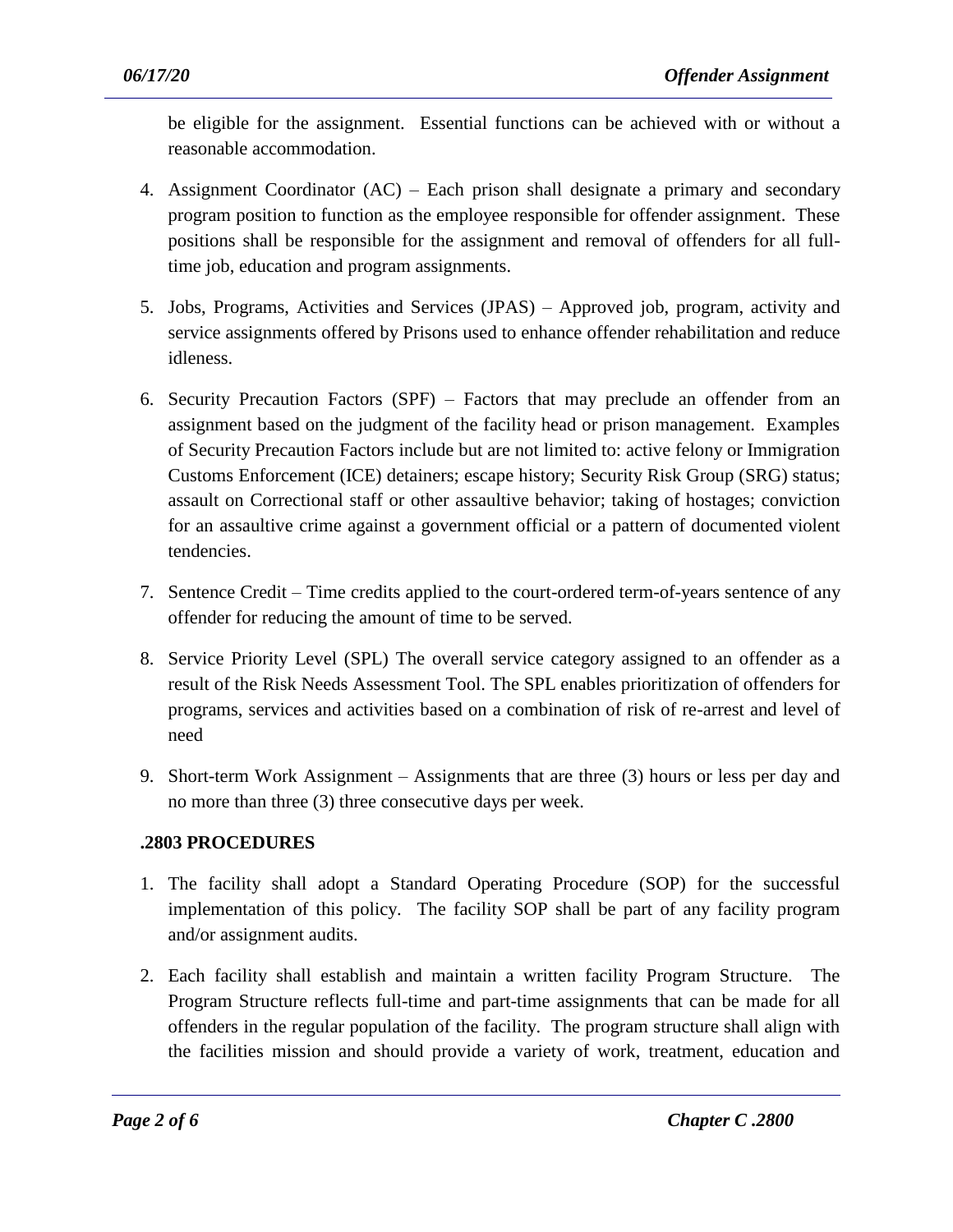programmatic assignments that will afford offenders the opportunity to learn job skills, increase their educational level, address their criminogenic needs, promote positive attitude and environment, and decrease offender idleness.

- 3. The facility program structure shall be managed by the Assistant Superintendent or Program Manager with direct oversight by the facility head. All facilities shall designate an Assignment Coordinator (AC) and a secondary AC.
- 4. The assignment structure shall be reviewed and managed daily to ensure all offenders housed at the facility are meaningfully engaged at all times. The facility program structure is approved by the Prisons Labor Director.
- 5. Offender job assignments shall be based on:
	- a. Ensuring the safety and security of the Prison, staff and the public;
	- b. Meeting the treatment and rehabilitative needs of the offender based on individual Service Priority Level (SPL) and/or other relevant assessment tools;
	- c. The essential functions and/or the criteria of the assignment.
- 6. Offenders who are qualified to fulfill the Essential Functions of a job and who are assigned that job may not refuse the assignment. Offender refusal may result in disciplinary action.
- 7. The Institution head has the authority to refuse an assignment to any offender based on Security Precaution Factors (SPF) or who, in the judgment of the institution head, constitutes a serious threat to the safe, secure and orderly operation of the facility. A refusal to assign to a job assignment shall be documented by a memorandum to the AC and the offender file.
- 8. No offenders shall be assigned to any job which allows access to:
	- a. Institutional security data;
	- b. Staff personnel data;
	- c. Offender data including but not limited to sentence, housing, assignment, schedules, pay, evaluations, address, property financial resources, visitors, health records, and social security numbers.
- 9. No close-custody male offender shall be assigned to a Correction Enterprises' job with the exception of Central Prison Laundry.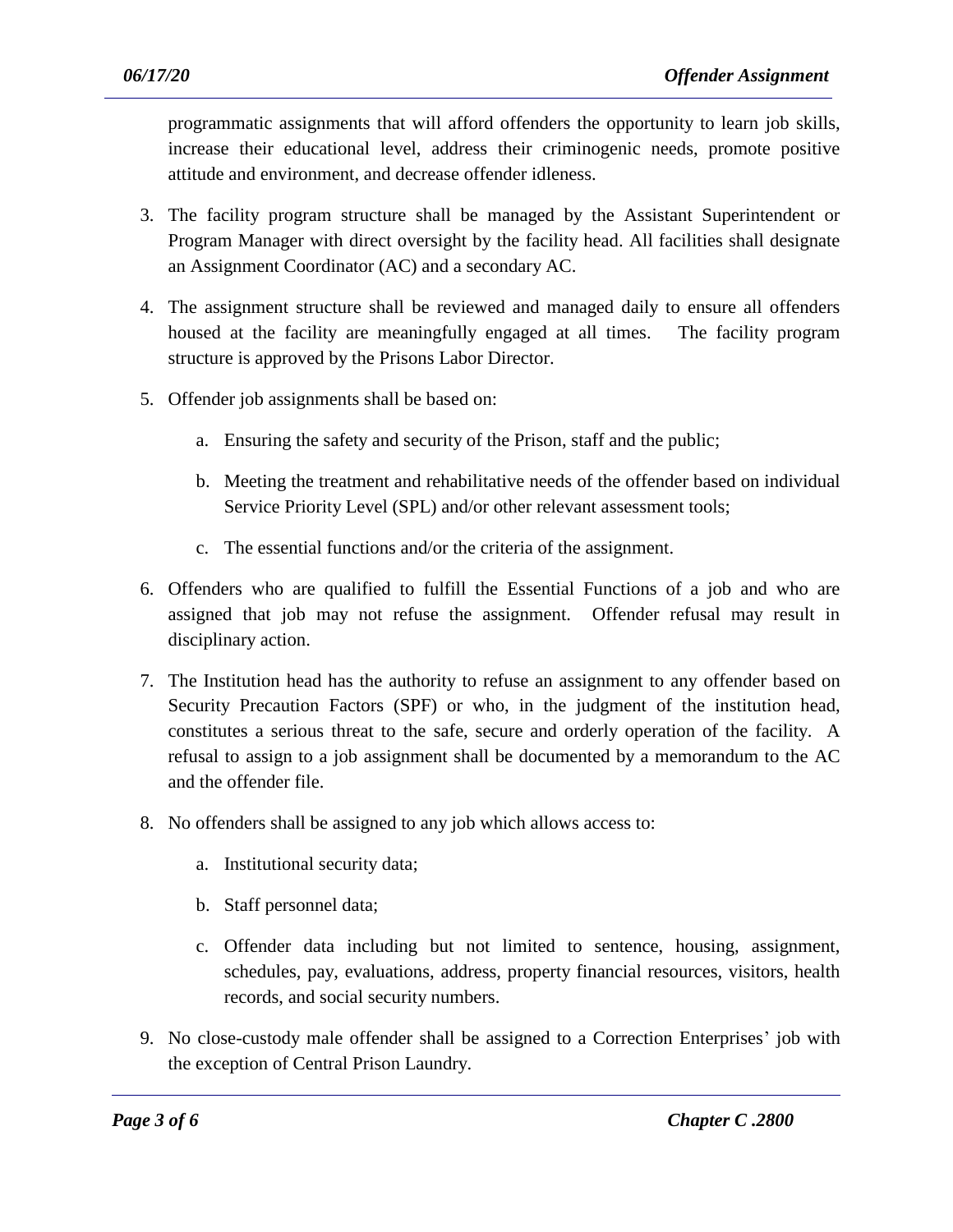- 10. No male offender under the age of 30 with a conviction of an assaultive crime (as automatically defined on the Assaultive Crimes List under the Advanced Case Manager/Programs Search Tips section) shall be assigned to a Correction Enterprises job.
- 11. No offender convicted of an assaultive crime against a government official shall be eligible for any assignment that allows for access to a Class A tool.
- 12. Offenders are prohibited from supervising or having any authority over another offender. This does not preclude peer mentoring.
- 13. All job assignments shall adhere to approved schedules with set routine hours of operation to allow for effective management of offender movement and security and safety of the prison.
- 14. Essential Functions (EF) shall be developed and maintained for all offender full-time job assignments. Offenders who can perform the EF of the assignment, with or without a reasonable accommodation, shall be eligible for that assignment.
- 15. Offenders who cannot perform the essential functions of a job or participate in a full time program with or without an accommodation shall follow the ADA process. Refer to Prison Policy Chapter E .2600 entitled Reasonable Accommodation for Offenders with Disabilities.
- 16. Minimum criteria, including pre-requisites, shall be developed and maintained for all offender full-time job assignments. Offenders who can meet and perform the minimum criteria of the assignment, with or without a reasonable accommodation, shall be eligible for that assignment.
- 17. The AC shall create a diverse pool of eligible offenders for each job assignment. Job supervisors may request to interview eligible offenders from the pool or they may request assignment by the AC.
- 18. Offenders may be assigned to a short-term work assignment. These assignments are intended to occupy offenders in an "Assignment Pending" status. Short-term work assignments shall not exceed three (3) hours per day and no more than three (3) three consecutive days per week. These assignments shall be for the good of the facility and may include jobs such as window washing, yard clean up, loading and unloading trucks and other variable prison duties.
- 19. All offender assignments must adhere to DPS Safety Policies and Procedures. The assigned supervisor for the job, education or program assignment shall provide the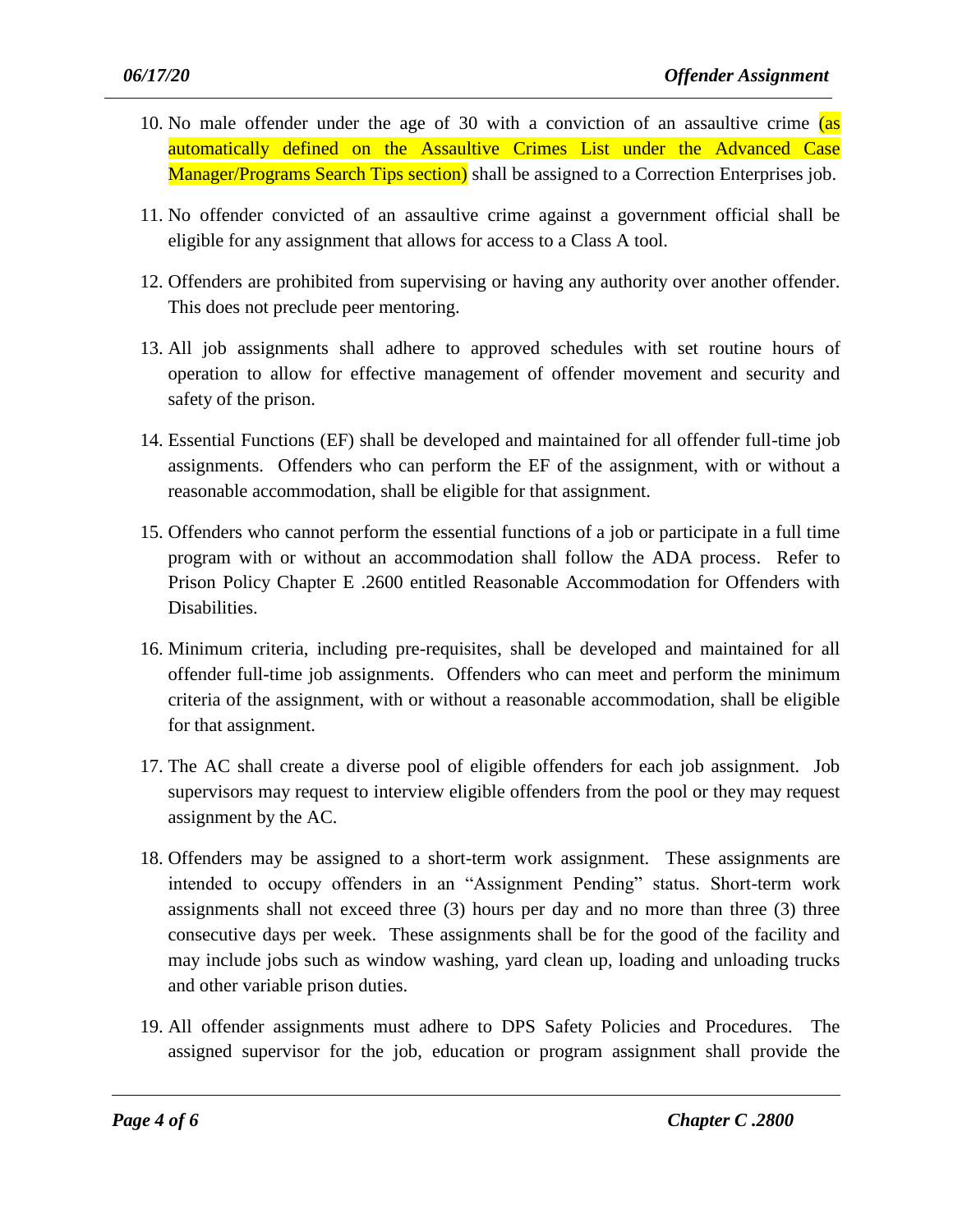offender with all safety training and information required to safely perform the assignment. Offenders are required to sign appropriate documentation acknowledging they have received proper training for their assignment. Personal protective equipment (PPE) such as steel toe boots, safety glasses, dust masks and gloves shall be provided to all offenders as required.

20. Interruption in offender participation in a job assignment shall be minimized and offender excusal shall be the exception. Offenders may be excused from their assignment for an emergency, illness, and court or medical appointments only.

### .**2804 INCENTIVE WAGE**

Offenders assigned to full-time job assignments shall receive monetary compensation. In accordance with North Carolina General Statute 148-18 offenders shall receive no more than one dollar and twenty-five cents (\$1.25) per day unless the Secretary determines that the work assignment requires special skill or training and then may be paid up to three dollars (\$3.00) per day. Incentive wage is paid at a preset scale based on the level of skill needed for the

assignment. Offenders assigned to Correction Enterprises and the Inmate Construction Program may receive up to the maximum incentive wage.

### **.2805 SENTENCE CREDITS**

Offenders may be eligible for sentence credits for full-time job assignments. Offenders working in inclement weather conditions are subject to receive additional sentence credits. Refer to Prison Policy Chapter B .0100 entitled Sentence Credits.

### **.2806 TIME KEEPING AND PERFORMANCE MANAGEMENT**

The assigned supervisor for the job or designee shall enter actual attendance/work hours and work performance ratings in the OPUS system. Entry of work hours shall be made daily and no later than Saturday of the weekly work period.

### **.2807 REMOVAL FROM JOB ASSIGNMENT**

1. Offenders shall be immediately removed from a job assignment and be subject to disciplinary action for:

- a. Safety or security violation;
- b. Failure to work;